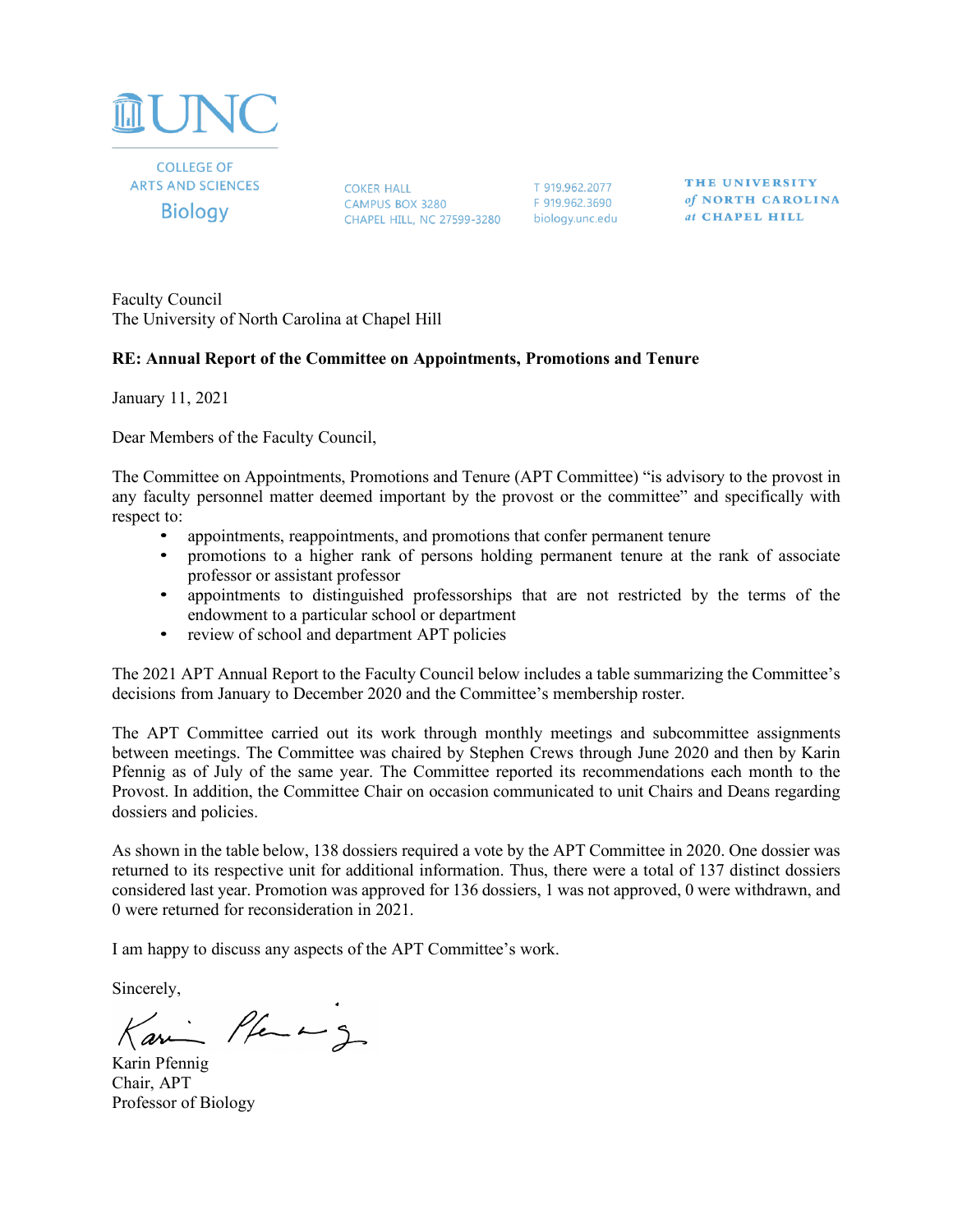| Annual APT Committee Report: 2020 Monthly Meeting Outcomes |                           |                    |                        |                                 |  |  |  |
|------------------------------------------------------------|---------------------------|--------------------|------------------------|---------------------------------|--|--|--|
|                                                            | Number of Dossiers - Vote | Number of Dossiers | Number of Dossiers Not | Number of Dossiers Returned for |  |  |  |
| <b>Month</b>                                               | Required                  | Approved           | Approved               | More Information                |  |  |  |
| January 8, 2020                                            | 5                         |                    |                        |                                 |  |  |  |
| February 12, 2020                                          | 12                        | 12                 |                        |                                 |  |  |  |
| March 11, 2020                                             | 42                        | 40                 |                        |                                 |  |  |  |
| April 8, 2020                                              | 8                         |                    |                        |                                 |  |  |  |
| May 8, 2020                                                | 20                        | 20                 |                        |                                 |  |  |  |
| June 10, 2020                                              |                           |                    |                        |                                 |  |  |  |
| July 8, 2020                                               | 12                        | 12                 |                        |                                 |  |  |  |
| August 12, 2020                                            |                           |                    |                        |                                 |  |  |  |
| September 9, 2020                                          |                           |                    |                        |                                 |  |  |  |
| October 7, 2020                                            |                           |                    |                        |                                 |  |  |  |
| November 4, 2020                                           | 14                        | 14                 |                        |                                 |  |  |  |
| December 2, 2020                                           |                           |                    |                        |                                 |  |  |  |
| Totals                                                     | 138                       | 136                |                        |                                 |  |  |  |

## **Membership roster for calendar year 2020**

*January to June*

| <b>Name</b>               | <b>Department</b>                          | <b>School</b>                   | Constituency            | <b>Term</b> |
|---------------------------|--------------------------------------------|---------------------------------|-------------------------|-------------|
|                           |                                            |                                 |                         | expires     |
| Claudio Battaglini        | Exercise & Sport<br>Science                | Arts & Sciences Arts & Sciences |                         | 2021        |
| Melinda Beck              | Nutrition                                  | Public Health                   | Professional<br>Schools | 2022        |
| Lee Berkowitz             | <b>Internal Medicine</b>                   | Medicine                        | Medicine                | 2021        |
| <b>Timothy Carter</b>     | Music                                      | Arts & Sciences                 | Arts & Sciences         | 2020        |
| Mimi Chapman              | Social Work                                | Social Work                     | Professional<br>Schools | 2020        |
| <b>Stephen Crews</b>      | Biochemistry and<br><b>Biophysics</b>      | Arts & Sciences                 | Arts & Sciences         | 2020        |
| Ashraf Fouad <sup>1</sup> | Endodontics                                | Dentistry                       | Professional<br>Schools | 2020        |
| Stephen Hooper            | Allied Health                              | Medicine                        | Medicine                | 2020        |
| Sandra<br>Hassell         | Hughes-Information and Library SILS<br>Sci |                                 | Professional<br>Schools | 2022        |
| Karin Pfennig             | <b>Biology</b>                             | Arts & Sciences                 | Arts & Sciences         | 2021        |
| <b>Beverly Taylor</b>     | English & Comp.<br>Literature              | Arts & Sciences Arts & Sciences |                         | 2022        |
| David Weber <sup>2</sup>  | <b>Infectious Diseases</b>                 | Medicine                        | Medicine                | 2020        |

<sup>1</sup> Substitute for SeonAe Yeo who was on leave 2019-2020, term end 2021;

 $2^2$  Substitute for Patricia Rivera who was on leave 2019-2020, then resigned, seat filled by Stephen Crews (alternate from the 2020 election)